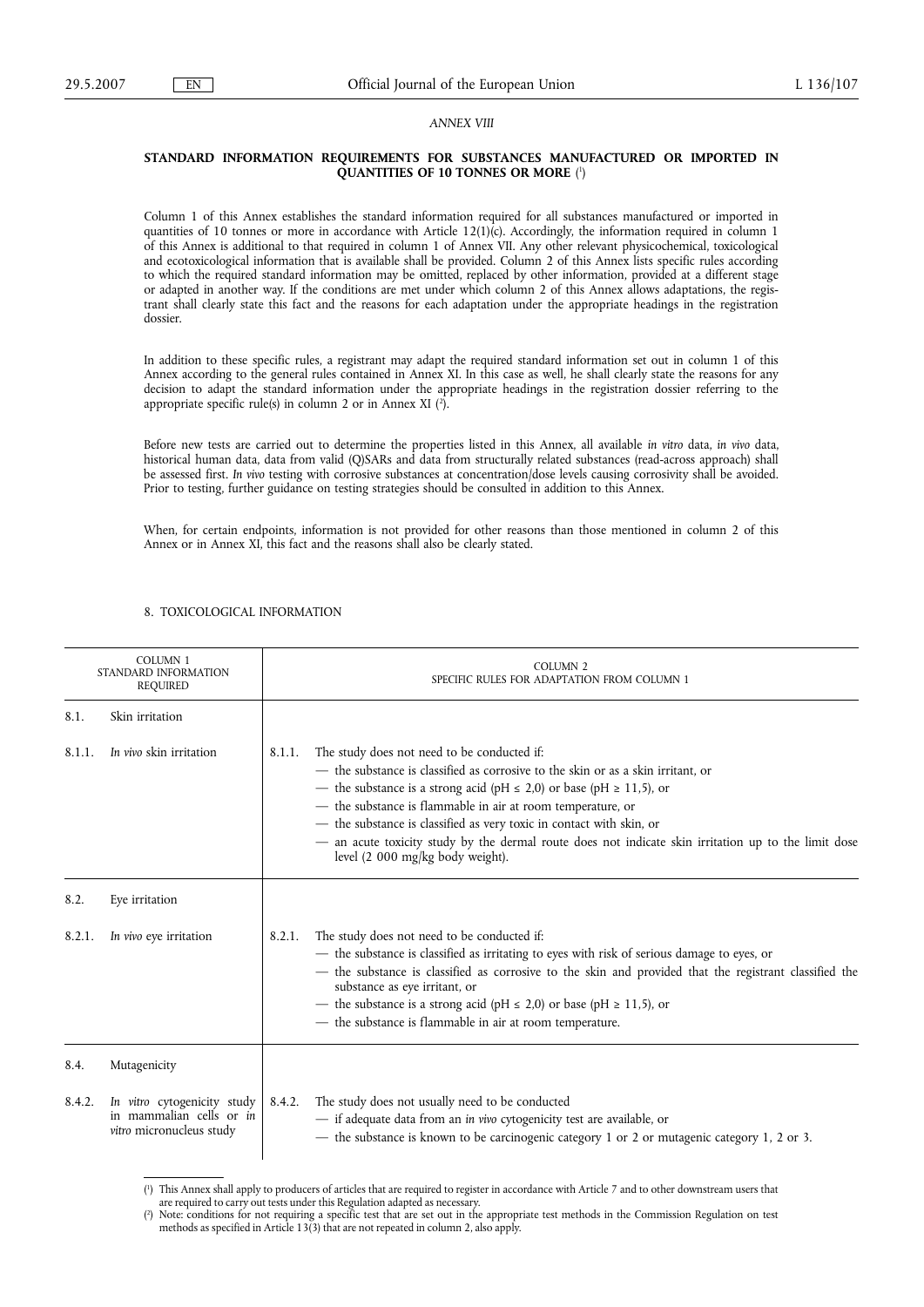|        | <b>COLUMN 1</b><br>STANDARD INFORMATION<br><b>REQUIRED</b>                                                                                                                                        | <b>COLUMN 2</b><br>SPECIFIC RULES FOR ADAPTATION FROM COLUMN 1                                                                                                                                                                                                                                                                                                                                                                                                                                                                                                                                                                                                                                                                                                                                                                                                                                                                                                                                                                                                                                                                                                                                                                                                                                                                       |
|--------|---------------------------------------------------------------------------------------------------------------------------------------------------------------------------------------------------|--------------------------------------------------------------------------------------------------------------------------------------------------------------------------------------------------------------------------------------------------------------------------------------------------------------------------------------------------------------------------------------------------------------------------------------------------------------------------------------------------------------------------------------------------------------------------------------------------------------------------------------------------------------------------------------------------------------------------------------------------------------------------------------------------------------------------------------------------------------------------------------------------------------------------------------------------------------------------------------------------------------------------------------------------------------------------------------------------------------------------------------------------------------------------------------------------------------------------------------------------------------------------------------------------------------------------------------|
| 8.4.3. | In vitro gene mutation study<br>in mammalian cells, if a<br>negative result in Annex VII,<br>Section<br>8.4.1.<br>and<br>Annex VIII, Section 8.4.2.                                               | 8.4.3.<br>The study does not usually need to be conducted if adequate data from a reliable in vivo mammalian<br>gene mutation test are available.                                                                                                                                                                                                                                                                                                                                                                                                                                                                                                                                                                                                                                                                                                                                                                                                                                                                                                                                                                                                                                                                                                                                                                                    |
|        |                                                                                                                                                                                                   | 8.4.<br>Appropriate in vivo mutagenicity studies shall be considered in case of a positive result in any of the<br>genotoxicity studies in Annex VII or VIII.                                                                                                                                                                                                                                                                                                                                                                                                                                                                                                                                                                                                                                                                                                                                                                                                                                                                                                                                                                                                                                                                                                                                                                        |
| 8.5.   | Acute toxicity                                                                                                                                                                                    | 8.5.<br>The study/ies do(es) not generally need to be conducted if:<br>- the substance is classified as corrosive to the skin.<br>In addition to the oral route $(8.5.1)$ , for substances other than gases, the information mentioned under<br>8.5.2 to 8.5.3 shall be provided for at least one other route. The choice for the second route will<br>depend on the nature of the substance and the likely route of human exposure. If there is only one<br>route of exposure, information for only that route need be provided.                                                                                                                                                                                                                                                                                                                                                                                                                                                                                                                                                                                                                                                                                                                                                                                                    |
| 8.5.2. | By inhalation                                                                                                                                                                                     | Testing by the inhalation route is appropriate if exposure of humans via inhalation is likely taking into<br>8.5.2.<br>account the vapour pressure of the substance and/or the possibility of exposure to aerosols, particles or<br>droplets of an inhalable size.                                                                                                                                                                                                                                                                                                                                                                                                                                                                                                                                                                                                                                                                                                                                                                                                                                                                                                                                                                                                                                                                   |
| 8.5.3. | By dermal route                                                                                                                                                                                   | Testing by the dermal route is appropriate if:<br>8.5.3.<br>(1) inhalation of the substance is unlikely; and<br>(2) skin contact in production and/or use is likely; and<br>(3) the physicochemical and toxicological properties suggest potential for a significant rate of absorption<br>through the skin.                                                                                                                                                                                                                                                                                                                                                                                                                                                                                                                                                                                                                                                                                                                                                                                                                                                                                                                                                                                                                         |
| 8.6.   | Repeated dose toxicity                                                                                                                                                                            |                                                                                                                                                                                                                                                                                                                                                                                                                                                                                                                                                                                                                                                                                                                                                                                                                                                                                                                                                                                                                                                                                                                                                                                                                                                                                                                                      |
| 8.6.1. | Short-term repeated dose<br>toxicity study (28 days),<br>one species, male and<br>female, most appropriate<br>route of administration,<br>having regard to the likely<br>route of human exposure. | The short-term toxicity study (28 days) does not need to be conducted if:<br>8.6.1.<br>- a reliable sub-chronic (90 days) or chronic toxicity study is available, provided that an appropriate<br>species, dosage, solvent and route of administration were used, or<br>- where a substance undergoes immediate disintegration and there are sufficient data on the cleavage<br>products, or<br>- relevant human exposure can be excluded in accordance with Annex XI Section 3.<br>The appropriate route shall be chosen on the following basis:<br>Testing by the dermal route is appropriate if:<br>(1) inhalation of the substance is unlikely; and<br>(2) skin contact in production and/or use is likely; and<br>(3) the physicochemical and toxicological properties suggest potential for a significant rate of absorption<br>through the skin.<br>Testing by the inhalation route is appropriate if exposure of humans via inhalation is likely taking into<br>account the vapour pressure of the substance and/or the possibility of exposure to aerosols, particles or<br>droplets of an inhalable size.<br>The sub-chronic toxicity study (90 days) (Annex IX, Section 8.6.2) shall be proposed by the registrant if:<br>the frequency and duration of human exposure indicates that a longer term study is appropriate; |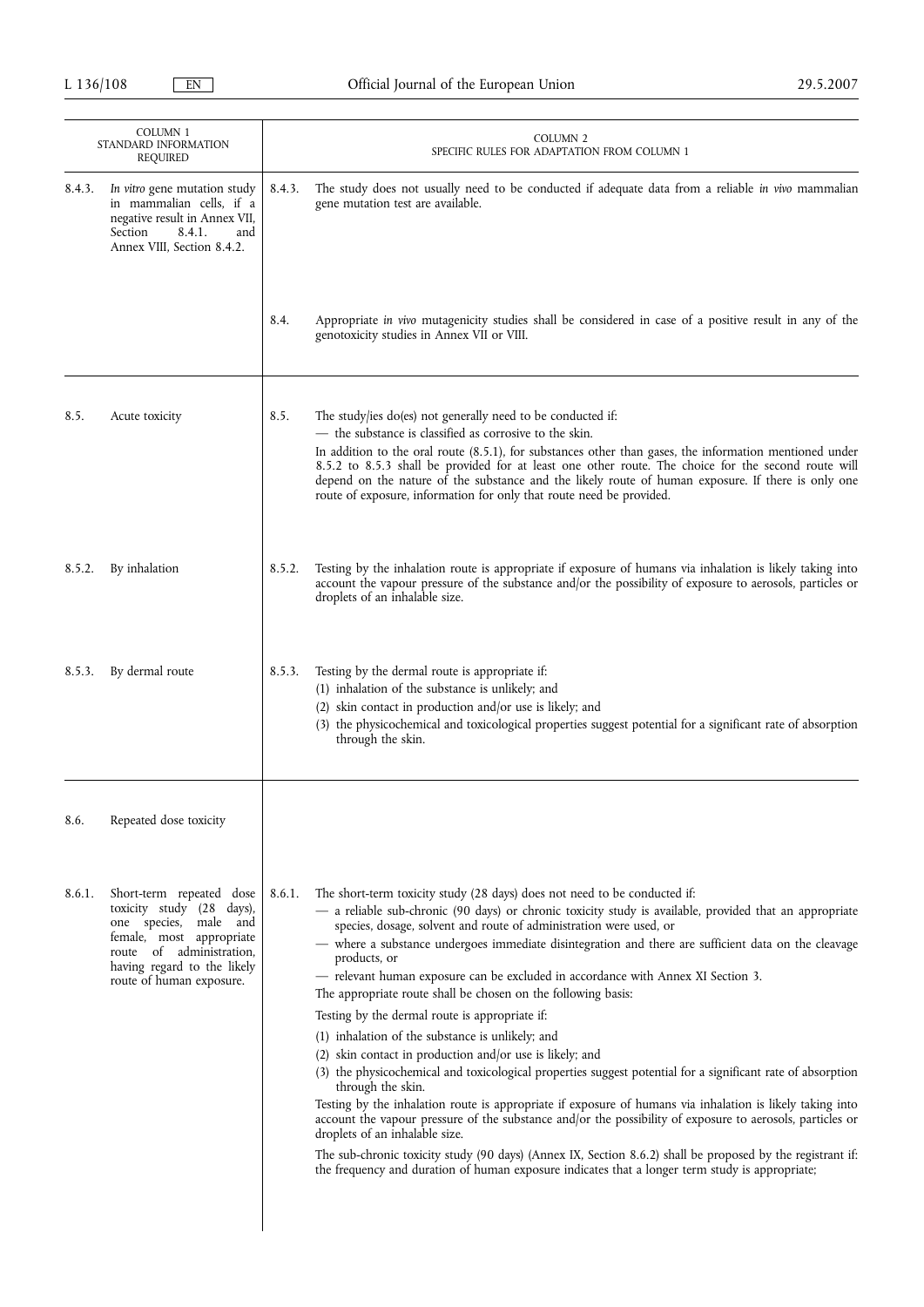| COLUMN <sub>1</sub><br>STANDARD INFORMATION<br>REQUIRED |                                                                                                                                                                                                                                                                                                                | COLUMN <sub>2</sub><br>SPECIFIC RULES FOR ADAPTATION FROM COLUMN 1                                                                                                                                                                                                                                                                                                                                                                                                                                                                                                                                                                                                                                                                                                                                                                                                                                                                                                                                                                                                                                                                                                                                                                                                                                                                                                                                                                                                                                                                                                                                                                                                                                                                                                      |
|---------------------------------------------------------|----------------------------------------------------------------------------------------------------------------------------------------------------------------------------------------------------------------------------------------------------------------------------------------------------------------|-------------------------------------------------------------------------------------------------------------------------------------------------------------------------------------------------------------------------------------------------------------------------------------------------------------------------------------------------------------------------------------------------------------------------------------------------------------------------------------------------------------------------------------------------------------------------------------------------------------------------------------------------------------------------------------------------------------------------------------------------------------------------------------------------------------------------------------------------------------------------------------------------------------------------------------------------------------------------------------------------------------------------------------------------------------------------------------------------------------------------------------------------------------------------------------------------------------------------------------------------------------------------------------------------------------------------------------------------------------------------------------------------------------------------------------------------------------------------------------------------------------------------------------------------------------------------------------------------------------------------------------------------------------------------------------------------------------------------------------------------------------------------|
|                                                         |                                                                                                                                                                                                                                                                                                                | and one of the following conditions is met:<br>- other available data indicate that the substance may have a dangerous property that cannot be<br>detected in a short-term toxicity study, or<br>appropriately designed toxicokinetic studies reveal accumulation of the substance or its metabolites<br>in certain tissues or organs which would possibly remain undetected in a short-term toxicity study<br>but which are liable to result in adverse effects after prolonged exposure.<br>Further studies shall be proposed by the registrant or may be required by the Agency in accordance<br>with Article 40 or 41 in case of:<br>- failure to identify a NOAEL in the 28 or the 90 days study, unless the reason for the failure to iden-<br>tify a NOAEL is absence of adverse toxic effects, or<br>- toxicity of particular concern (e.g. serious/severe effects), or<br>- indications of an effect for which the available evidence is inadequate for toxicological and/or risk<br>characterisation. In such cases it may also be more appropriate to perform specific toxicological<br>studies that are designed to investigate these effects (e.g. immunotoxicity, neurotoxicity), or<br>- the route of exposure used in the initial repeated dose study was inappropriate in relation to the<br>expected route of human exposure and route-to-route extrapolation cannot be made, or<br>- particular concern regarding exposure (e.g. use in consumer products leading to exposure levels<br>which are close to the dose levels at which toxicity to humans may be expected), or<br>- effects shown in substances with a clear relationship in molecular structure with the substance being<br>studied, were not detected in the 28 or the 90 days study. |
| 8.7.                                                    | Reproductive toxicity                                                                                                                                                                                                                                                                                          |                                                                                                                                                                                                                                                                                                                                                                                                                                                                                                                                                                                                                                                                                                                                                                                                                                                                                                                                                                                                                                                                                                                                                                                                                                                                                                                                                                                                                                                                                                                                                                                                                                                                                                                                                                         |
| 8.7.1.                                                  | Screening for reproductive<br>developmental toxicity, one<br>species (OECD 421 or<br>422), if there is no evidence<br>from available information<br>related<br>structurally<br>on<br>substances, from (Q)SAR<br>estimates or from in vitro<br>methods that the substance<br>may be a developmental<br>toxicant | 8.7.1.<br>This study does not need to be conducted if:<br>- the substance is known to be a genotoxic carcinogen and appropriate risk management measures<br>are implemented, or<br>- the substance is known to be a germ cell mutagen and appropriate risk management measures are<br>implemented, or<br>- relevant human exposure can be excluded in accordance with Annex XI section 3, or<br>- a pre-natal developmental toxicity study (Annex IX, 8.7.2) or a two-generation reproductive toxicity<br>study (Annex IX, Section 8.7.3) is available.<br>If a substance is known to have an adverse effect on fertility, meeting the criteria for classification as<br>Repr Cat 1 or 2: R60, and the available data are adequate to support a robust risk assessment, then no<br>further testing for fertility will be necessary. However, testing for development toxicity must be consid-<br>ered.<br>If a substance is known to cause developmental toxicity, meeting the criteria for classification as Repr<br>Cat 1 or 2: R61, and the available data are adequate to support a robust risk assessment, then no<br>further testing for developmental toxicity will be necessary. However, testing for effects on fertility must<br>be considered.<br>In cases where there are serious concerns about the potential for adverse effects on fertility or develop-<br>ment, either a pre-natal developmental toxicity study (Annex IX, Section 8.7.2) or a two-generation<br>reproductive toxicity study (Annex IX, Section 8.7.3) may be proposed by the registrant instead of the<br>screening study.                                                                                                                                                            |
| 8.8.                                                    | Toxicokinetics                                                                                                                                                                                                                                                                                                 |                                                                                                                                                                                                                                                                                                                                                                                                                                                                                                                                                                                                                                                                                                                                                                                                                                                                                                                                                                                                                                                                                                                                                                                                                                                                                                                                                                                                                                                                                                                                                                                                                                                                                                                                                                         |
| 8.8.1.                                                  | Assessment of the toxicoki-<br>netic behaviour of the<br>substance to the extent that<br>can be derived from the<br>relevant available informa-<br>tion                                                                                                                                                        |                                                                                                                                                                                                                                                                                                                                                                                                                                                                                                                                                                                                                                                                                                                                                                                                                                                                                                                                                                                                                                                                                                                                                                                                                                                                                                                                                                                                                                                                                                                                                                                                                                                                                                                                                                         |